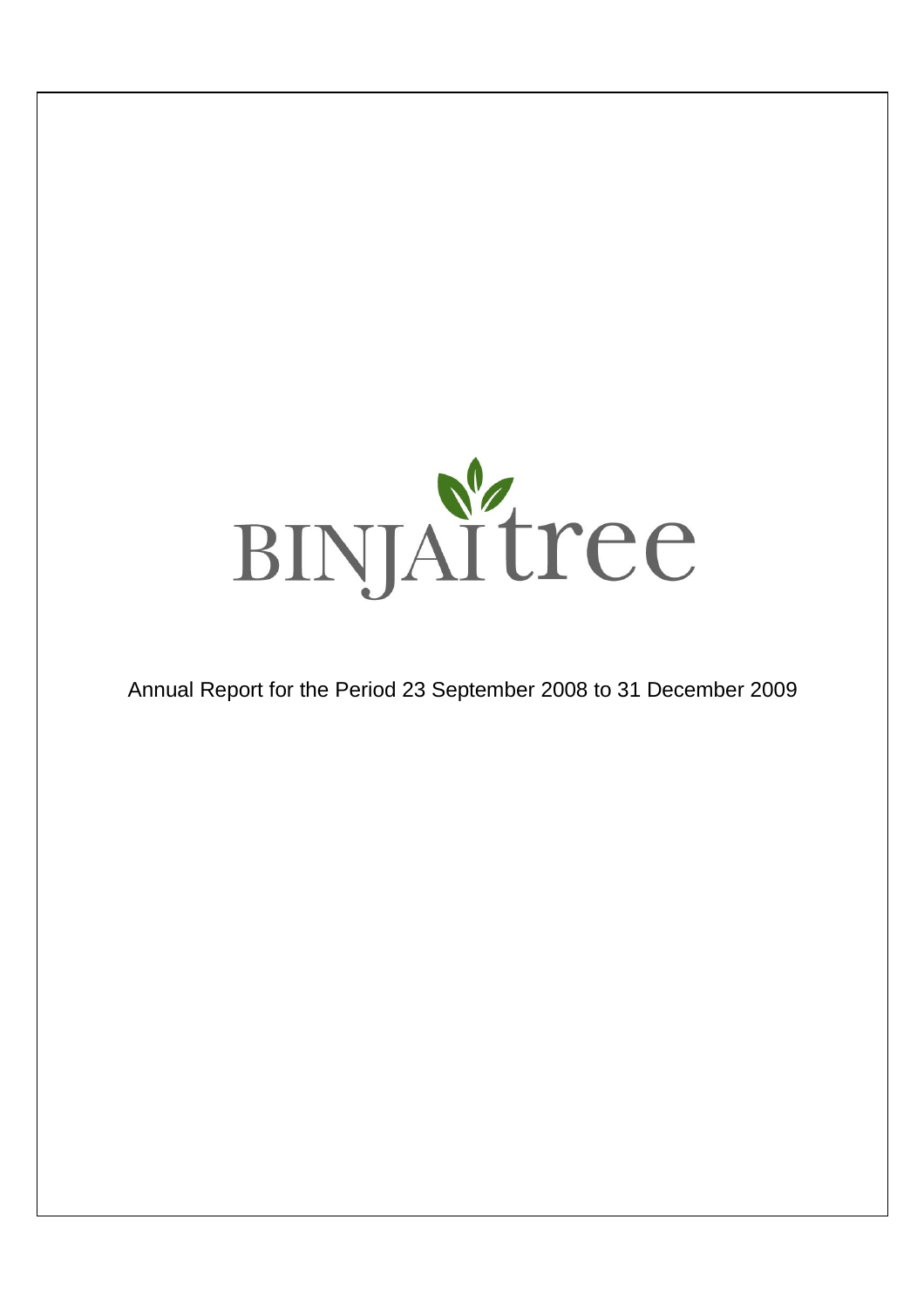# **Contents**

| $\text{Mission}.\textcolor{red}{\textbf{1000}}\textcolor{black}{\textbf{211}}\textcolor{black}{\textbf{321}}\textcolor{black}{\textbf{531}}\textcolor{black}{\textbf{541}}\textcolor{black}{\textbf{161}}\textcolor{black}{\textbf{172}}\textcolor{black}{\textbf{183}}\textcolor{black}{\textbf{194}}\textcolor{black}{\textbf{195}}\textcolor{black}{\textbf{196}}\textcolor{black}{\textbf{198}}\textcolor{black}{\textbf{199}}\textcolor{black}{\textbf{199}}\textcolor{black}{\textbf{199}}\textcolor$ |  |
|-------------------------------------------------------------------------------------------------------------------------------------------------------------------------------------------------------------------------------------------------------------------------------------------------------------------------------------------------------------------------------------------------------------------------------------------------------------------------------------------------------------|--|
|                                                                                                                                                                                                                                                                                                                                                                                                                                                                                                             |  |
|                                                                                                                                                                                                                                                                                                                                                                                                                                                                                                             |  |
|                                                                                                                                                                                                                                                                                                                                                                                                                                                                                                             |  |
|                                                                                                                                                                                                                                                                                                                                                                                                                                                                                                             |  |
|                                                                                                                                                                                                                                                                                                                                                                                                                                                                                                             |  |
|                                                                                                                                                                                                                                                                                                                                                                                                                                                                                                             |  |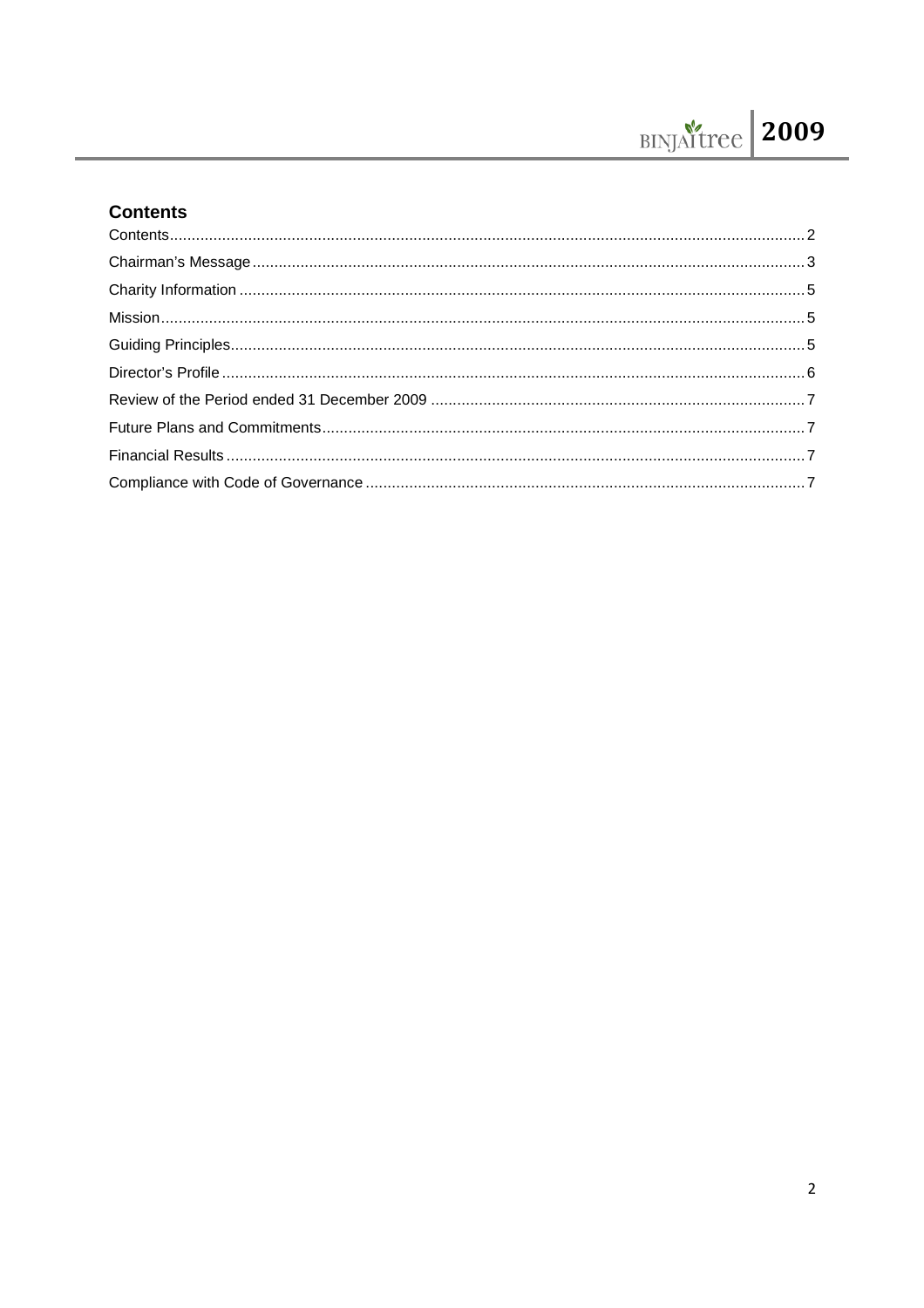### **Chairman's Message**

As this is our inaugural statement, I would like to share the inspiration behind our name. The Binjai Tree, *Mangifera Caesia,* is one of the largest trees in our tropical rainforest, abundantly producing a tangy sweet, mango-like fruit as it matures. We have named ourselves after a tree to symbolize the "*Tree of Life*" which since ancient times has been seen as a source of life, healing and provision.

Since our founding in 2008, we have made good progress by inviting like-minded people to serve on BinjaiTree's Board and have actively sought to fund worthy initiatives that we believe in. In 2009, we disbursed a total of \$540,000 to our various causes.

#### **Our Role**

Essentially, we see ourselves as granters and strategic partners with our grantees. We provide grants to individuals or organizations that are aligned with our mission, while we assist to strengthen these organizations through our ideas and network contacts. The priority causes we support and that are outlined below exemplify our approach of strategic partnering.

#### **Mental Health**

Mental Health is the key area where BinjaiTree has elected to be active in. Approximately 16% of Singaporeans have experienced some form of mental health issues, and the number is expected to increase. Poor mental health impacts not only on the lives of the individual concerned but also imposes strain on the family, the society and the economy. We believe that more can be done to increase awareness, enlarge the capacity of community rehabilitation programmes, train more professionals and better equip the community of caregivers. We are actively engaging the National Council of Social Services and the Singapore Anglican Community Services to collaborate on initiatives in the field.

#### **Shared Services for Charities**

SSC is a charity for charities that we co-sponsored with Singapore Exchange. It was conceived in the wake of scandals in the charity sector that led to calls for stronger governance and independent review of charities. SSC aims to foster collaboration among charities committed to improving accountability and achieving organizational excellence. With SSC as a facilitator and manager of shared professional resources, we believe this allows charities to focus on their core service delivery to their beneficiaries.

#### **Arts**

Contemporary Art is essential in the cultural development of Singapore as a community and as a global city. Thus we have partnered with the National Art Council and Singapore Art Museum to launch an initiative which will help boost Singaporean and Asian artists and promote Singapore's cultural leadership in the international contemporary art.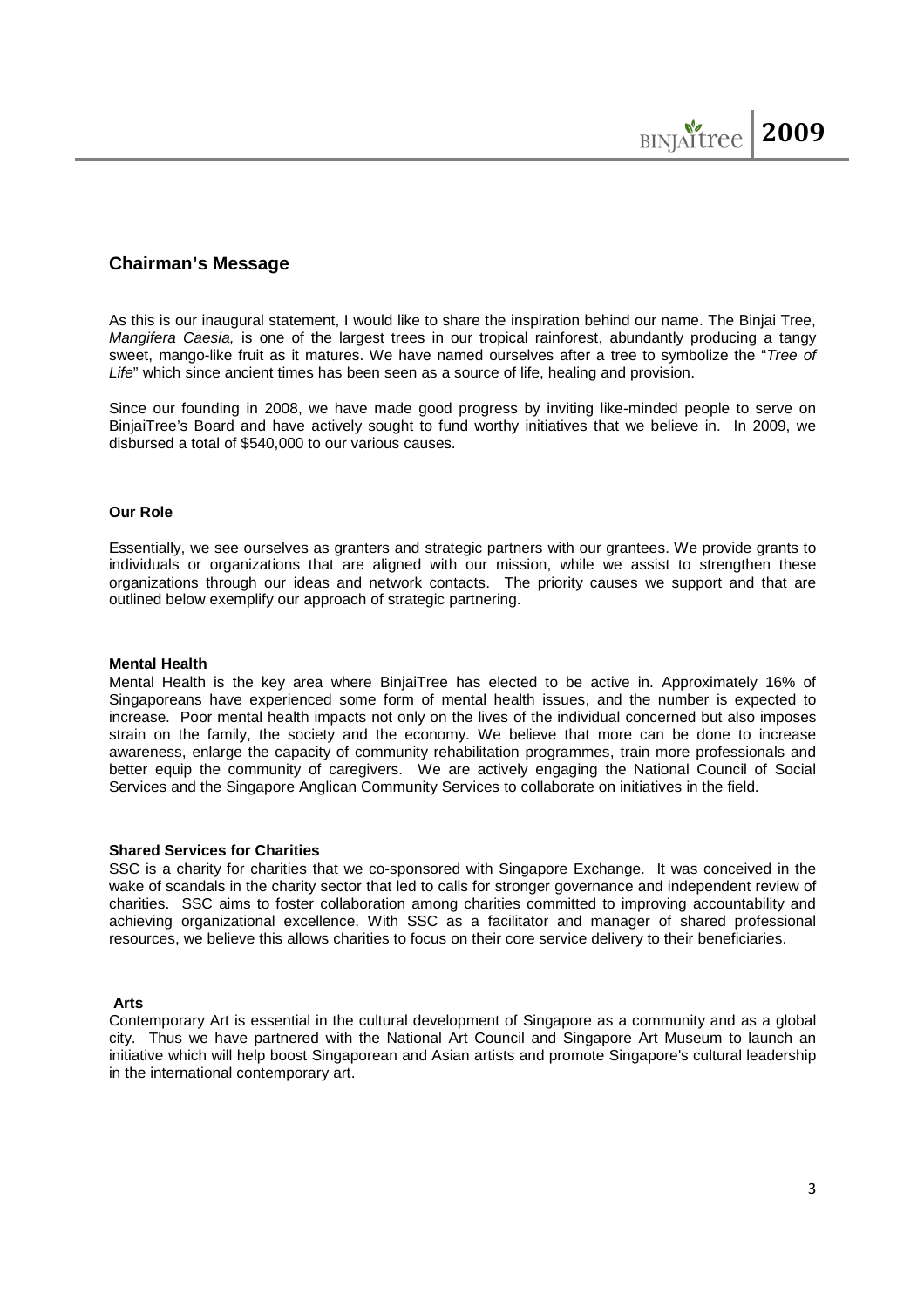### **Concluding Remarks**

BinjaiTree is guided by how our work contributes to our goal of helping improve the lives of people. So while we remain focused on our stated priorities, we will also contribute in a much smaller way to many other needs that are aligned with our mission. For 2010, we will continue to partner and support Mental Health, SSC and the Arts, while identifying new areas and partners to support and work with.

I look forward to reporting back in the next year about how BinjaiTree has grown and the work we have done. I would like to thank my fellow board members and our partners who continue to help us realize our mission. In particular, we wish to express our deep appreciation to Alice Chua, our outgoing director, who helped us to conceive and form BinjaiTree. Lastly, we welcome Angela Chau, an invaluable colleague, who joined the Board in 2009.

**Hsieh Fu Hua** Founder, BinjaiTree June 2010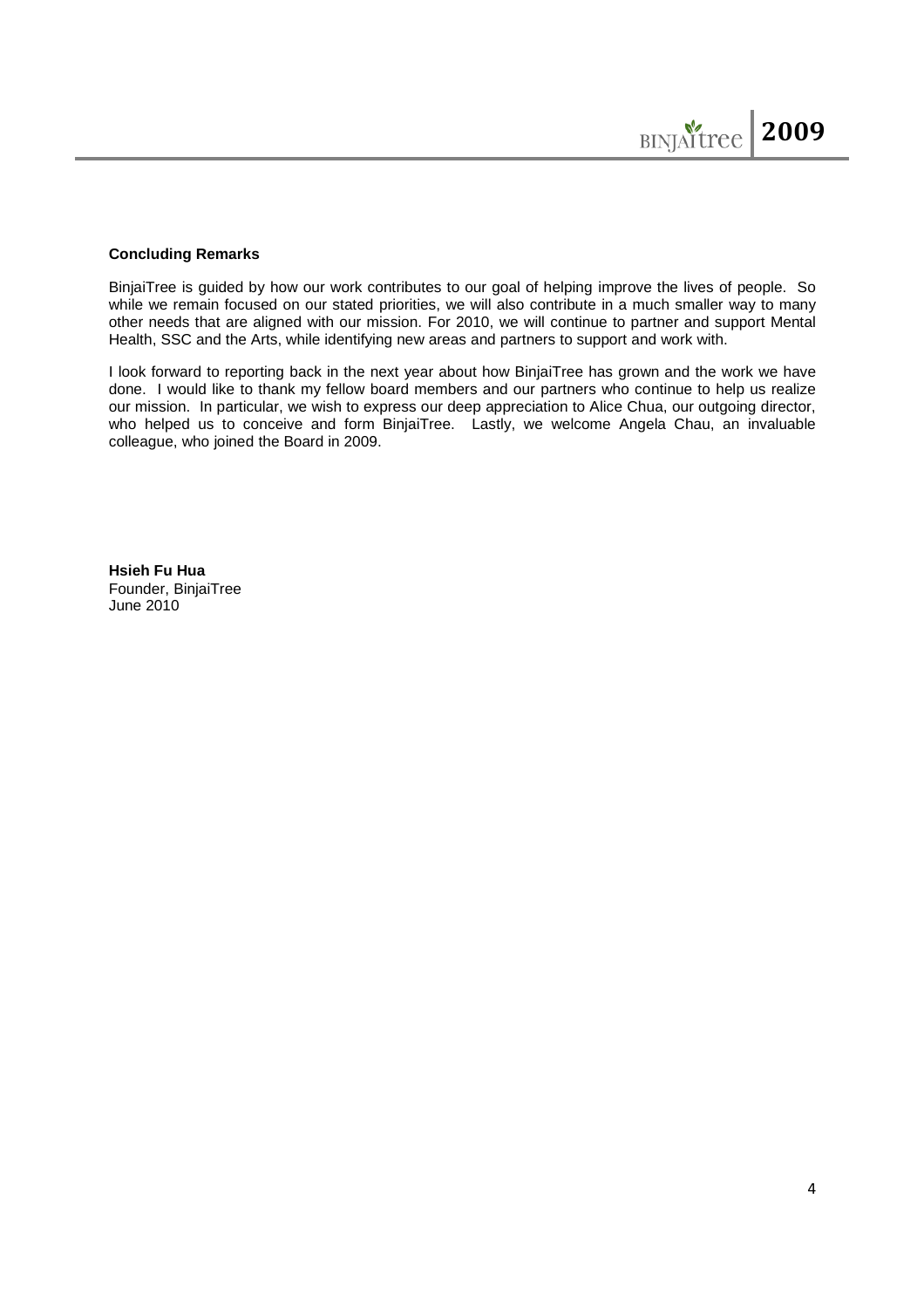# **Charity Information**

| <b>UEN</b>                        | 200818724G                                                                                  |
|-----------------------------------|---------------------------------------------------------------------------------------------|
| Date of incorporation             | 23 September 2008                                                                           |
| Date of registration as a charity | 1 November 2008                                                                             |
| <b>IPC</b> status                 | IPC000646 - till 31 October 2010                                                            |
| Founder                           | Hsieh Fu Hua                                                                                |
| <b>Directors</b>                  | Hsieh Fu Hua (Chairman)<br>Hong Chin Fock, Damian<br>Ng Heok Seng, Benjamin<br>Chau, Angela |
| Company secretary                 | Lin Moi Heyang                                                                              |
| <b>Banker</b>                     | <b>DBS Bank Limited</b>                                                                     |
| Auditors                          | C.C. Yang & Co.                                                                             |
| Registered address                | 177 River Valley Road #05-20 Liang Court<br>Singapore 179030                                |

# **Mission**

BinjaiTree is committed to improving our evolving community. We support individuals and organizations in select areas of need through our grants and active collaboration drawing on our network of partners.

#### **Grant-making Priorities**

- Mental Health
- Shared Services for Charities
- Arts

# **Guiding Principles**

We follow the guiding principles under the mantle of an outstanding leadership team. This defines our approach to our philanthropic work and directs our strategies and grant making. While many of them are fundamental to our operations, we remain open to amending them as we grow.

- Philanthropy plays an important but limited role
- We are granters and shapers we provide the opportunity for others to act and implement
- We take measured risks and move with urgency
- We take the long-term view in our approach
- We advocate vigorously but responsibly in our areas of focus
- We treat our grantees as valued partners
- It is of utmost importance to deliver results with the resources we have been given
- We take a firm stance in good governance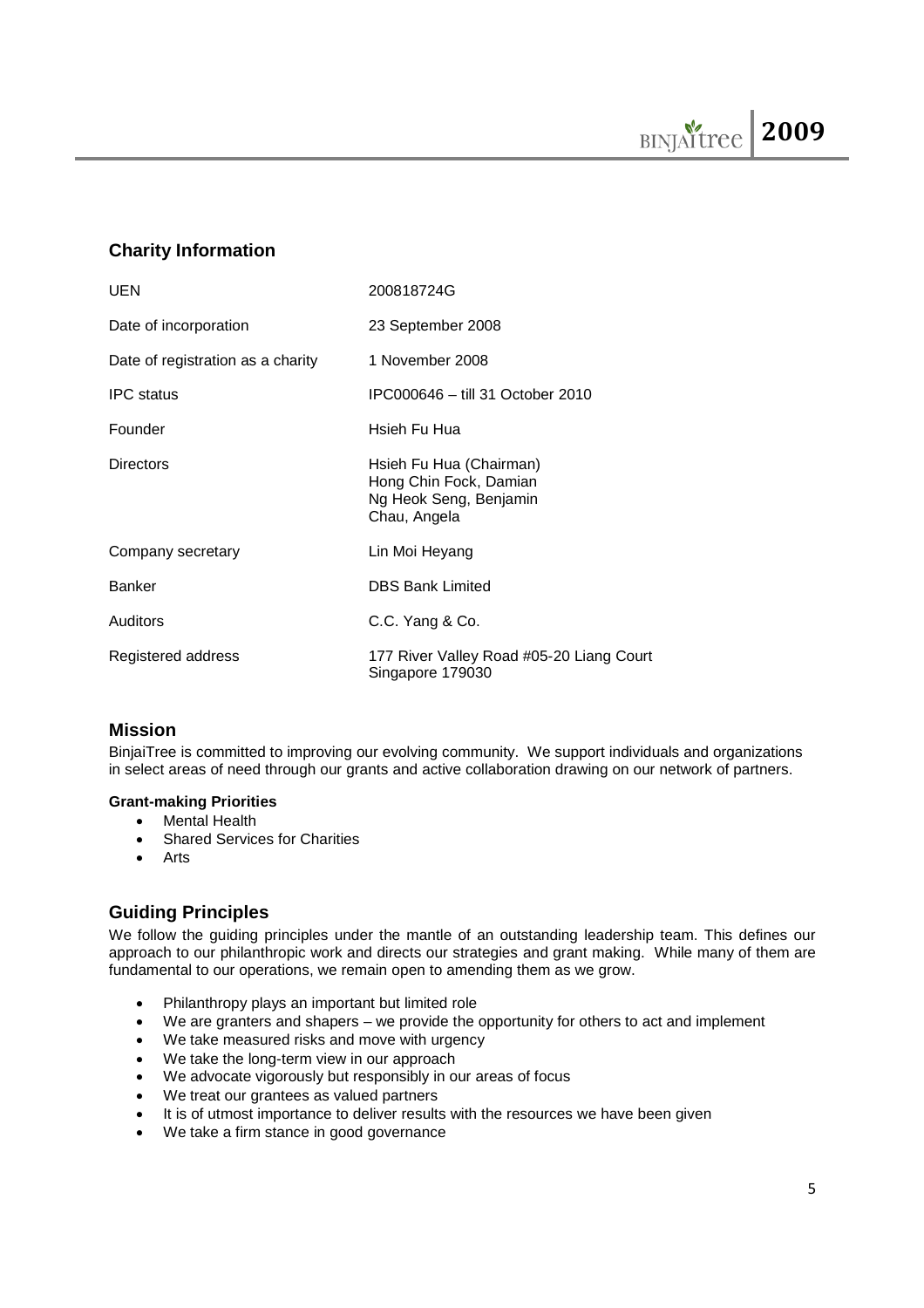# **Director's Profile**

**Hsieh Fu Hua**, Co-founder and Adviser to PrimePartners group of companies. He was until November 2009, Chief Executive Officer of Singapore Exchange Limited. He is a member of the board of Temasek Holdings, National University of Singapore Board of Trustees and the National Arts Council. He is also a board member of Lien Foundation and Shared Services for Charities. Mr. Hsieh graduated with an honours degree in Business Administration from the University of Singapore.

**Damian Hong Chin Fock** has more than 37 years experience in Singapore's taxation, income tax, law and legislation. He co-authored the Singapore Taxation book published in 1984 and its  $2^{nd}$  edition in 1989. Mr. Hong began his career in the Inland Revenue Authority of Singapore in 1971. He joined KPMG in 1979 before retiring as Tax Principal in 1996. He served as Consultant to KPMG thereafter until 2004. Mr. Hong was engaged as the external consultant to Allen & Glenhill LLP in 1995 and retired in 2008. He now sits on the Boards of ASL Marine Holdings Ltd, Financial One Corp and Riverstone Holdings Ltd as an Independent Non-Executive Director and Prima Ltd as a Certified Accountant. Mr. Hong also lectures on a part time basis at Singapore Management University and is an Examiner of the Taxation Paper for the Association of Chartered Certified Accountants. Mr. Hong graduated from the University of Singapore with a Bachelor of Social Science Degree (Honours in Economics). He also attended the International Tax Program at Harvard Law School.

**Benjamin Ng Heok Seng**, Founder and Managing Director to Whitefield Capital Management Pte Ltd, an asset management company based in Singapore. Mr. Ng was formerly Managing Director of PrimePartners Investment Management Pte Ltd and Chief Executive of PrimePartners Asset Management Sdn Bhd. He has 27 years experience in investing in Asia. He was the Associate Director of Morgan Grenfell Investment Management (Asia) Ltd ("MGIMA") between 1991 and 1995, and managed investments in Singapore, Thailand, Pakistan, Korea, Taiwan and the Philippines. Prior to MGIMA, Mr. Ng was the Research Manager with Morgan Grenfell Asia & Partners Securities Pte Ltd from 1987 to 1991, and researched the Singapore economy, stock markets, industries and companies listed on the Singapore Stock Exchange. He also spent four years with United Overseas Bank Limited, and managed both the bank's and client's funds. Mr. Ng is a CFA charter holder and a graduate of the University of Singapore with a degree in Business Administration.

**Angela Chau** graduated from the University of California, Berkeley with a Bachelor of Arts in Architecture. She started her career in 1992 as a Project Manager at Hamano Institute, a Japanese design consulting firm in Los Angeles, California. In 1995, Ms. Chau relocated to Hong Kong and worked as a Design Architect at Wong Tung & Partners Ltd until 2001. After a two year break living in Tokyo, Japan, Ms. Chau moved to Singapore in 2003 and was appointed a Director at MAP, an architecture firm based in Hong Kong, serving as its South East Asia representative from 2004 to 2005.